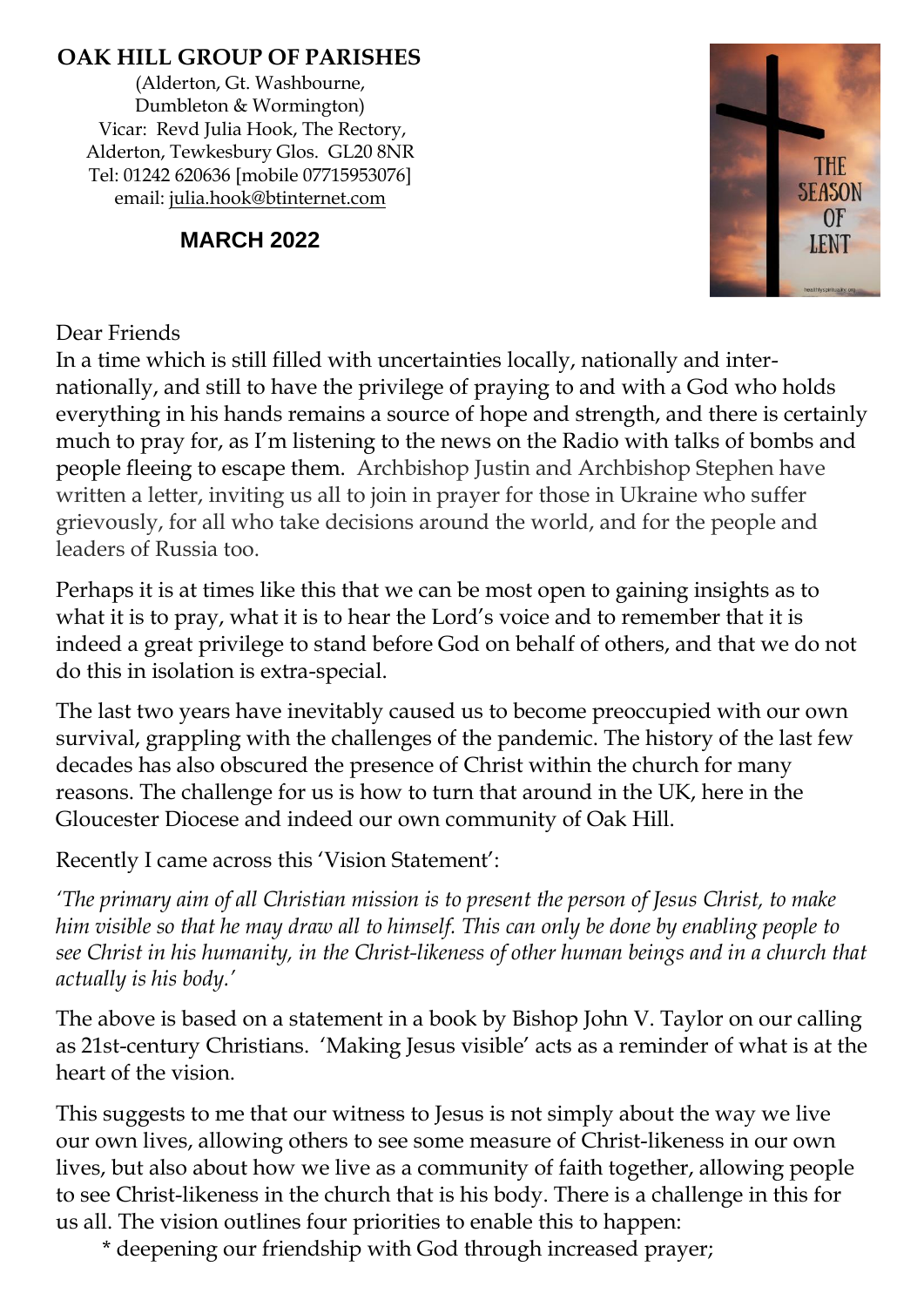- \* encouraging one another to more confident discipleship and being active in Everyday Mission in order to transform the community in which we live;
- \* being more engaged with the wider community by better understanding their needs and being more responsive in active service;
- \* modelling a gracious, inclusive and welcoming church community based on a culture of care, openness and non-judgmentalism that embraces all ages and all peoples.

It starts with each and every one of us **paying attention to our prayer life and to our journey of discipleship** – are we continuing to grow as disciples or have we become stuck in a religious rut? I would like to encourage you to use this Lent to ask yourselves these questions and to allow God to renew your prayer life and revitalise your journey of discipleship that truly reflects the likeness of Christ.

I believe that 2022 holds some wonderful opportunities for us to grow as individuals and to grow as a community, but we need to be ready and willing to cooperate with the work of God in our lives enabling the power of the Holy Spirit to work within us and between us, enabling us to bring God's love to all we meet. This comes in prayer, with love and every good Blessing, Julia x

**DATE FOR THE DIARY** – **Wednesday 23rd March**, during the day Bishop Rachel is visiting the Winchcombe and Tewkesbury Deanery, after which an Evening Service is planned in St Michael's Church, Bishops Cleeve at 7pm – **ALL ARE WELCOME.**

## **ALDERTON**

**LENT COURSE** – **this will be held every Wednesday afternoon at 2pm** in the Vicarage through Lent. At the 1st one on Wednesday March 2nd there will be the opportunity to be 'Ashed'.

**MOTHERING SUNDAY:** there will be a Cafe Church service for all 4 parishes at 10.30am in **Alderton Village Hall** on Sunday March 27th. This will be an informal service where all ages are very welcome and drinks and croissants will be served with an opportunity to chat to everyone. Bunches of flowers will be given to Mums and some craft activities available for the children (and adults!) There will also be an opportunity to listen to several of the iSing Pop songs that the Oak Hill pupils learnt before Christmas that all 4 parishes contributed to.

**EASTER MONDAY CREAM TEAS:** these will be held in the Village Hall on Easter Monday, April 18th in the Village Hall. More details to follow in April's newsletter.

**BOOKS AND CARDS IN CHURCH:** just a reminder that there are a wide range of books for sale, all priced 50p and handmade cards available in Church.

### **GREAT WASHBOURNE**

Great Washbourne will be holding a **FAMILY FUN QUIZ** in St Mary's Church on Saturday 9th April from 6.30pm to 10pm. As in previous years, this is suitable for all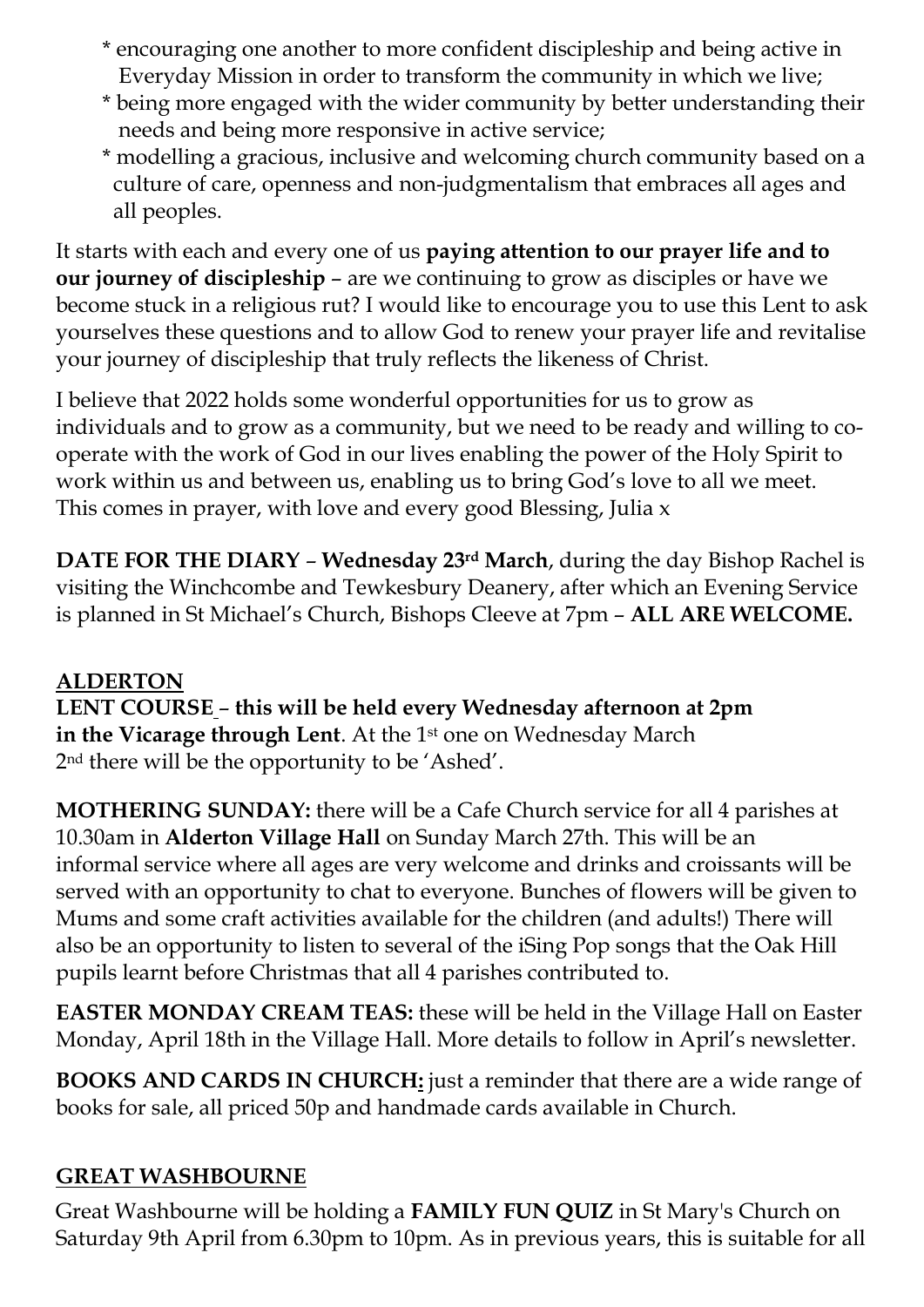ages and we hope you will come along with your friends (teams 4-5 or join one on the night). Tickets cost £12 adult (£6 kids) to include a hot 2-course supper and are available from Jane or Karen in Great Washbourne. Please email Jane Kent [\(cjanekent@btinternet.com\)](mailto:cjanekent@btinternet.com) or Karen Cox [\(rupert.cox@btinternet.com\)](mailto:rupert.cox@btinternet.com) to book your table. There will be a pay bar and raffle. All proceeds are to the church. And please make sure you have Friday 24th June, the Great Washbourne Summer Event in your diaries.

Discussion for social and fundraising events, including the Queen's Jubilee, are in the planning stage, any offers of help, or new ideas would be warmly welcomed.

# **DUMBLETON**

**LENT LUNCHES**. There will be two Lunches held in church this month at 12 NOON on TUESDAY 8th MARCH and THURSDAY 31st MARCH. Please join us for a convivial lunch of Soup, Bread, Cakes and Tea or Coffee. These lunches are open to everyone but we do ask that you pre-book your place by contacting Jenny Maher (01386 881474 or by email to [\(jennylynne71@icloud.com\)](mailto:jennylynne71@icloud.com). We hope to see you as these are always enjoyable occasions and are the first lunches we have been able to do for two years.

**FILM NIGHT SUNDAY 13th MARCH** 7pm for 7.30pm start. Hurrah we are once more holding a Film Night at the VILLAGE CLUB and will be showing the great "WHAT WE DID ON OUR HOLIDAY" starring David Tennant. Join us, get a drink in hand and enjoy a super feel good movie. No need to book simply turn up. Entrance on the door £5. All profits to Church Funds.

A **P.C.C. Meeting** will be held on Tuesday 15th March at 2pm at the home of Tricia and Paul Steggles.

There is to be a **NATIONAL DAY OF REFLECTION** ON 23rd MARCH which marks two years since the start of the first Lockdown re Covid 19. As we begin to try and live more normally, people will have many emotions regarding the Pandemic. The church will be open for anyone who may wish to have a few minutes of quiet reflection. A Prayer Tree will be standing on the Font should you wish to write a Prayer or Reflection to tie to the tree. Paper and pens will be provided.

From the Registers. Holy Matrimony 5th February Sean Patrick MADDEN and Laura Jayne FREEMAN.

# **WORMINGTON**

**"VALENTINE TAKEWAY" -** Many thanks to all who supported our takeaway. £172 was raised for the PCC.

**CHURCH SPRING CLEANING** A list of spring-cleaning jobs is on the table by the memorial plaque in the church. We welcome as many volunteers as possible to come and help the regulars to give St Katharine's a spruce up! Please put your name against jobs you are able to do.

**FLOWER ARRANGEMENTS** for Easter would be welcomed on Saturday 16th April.